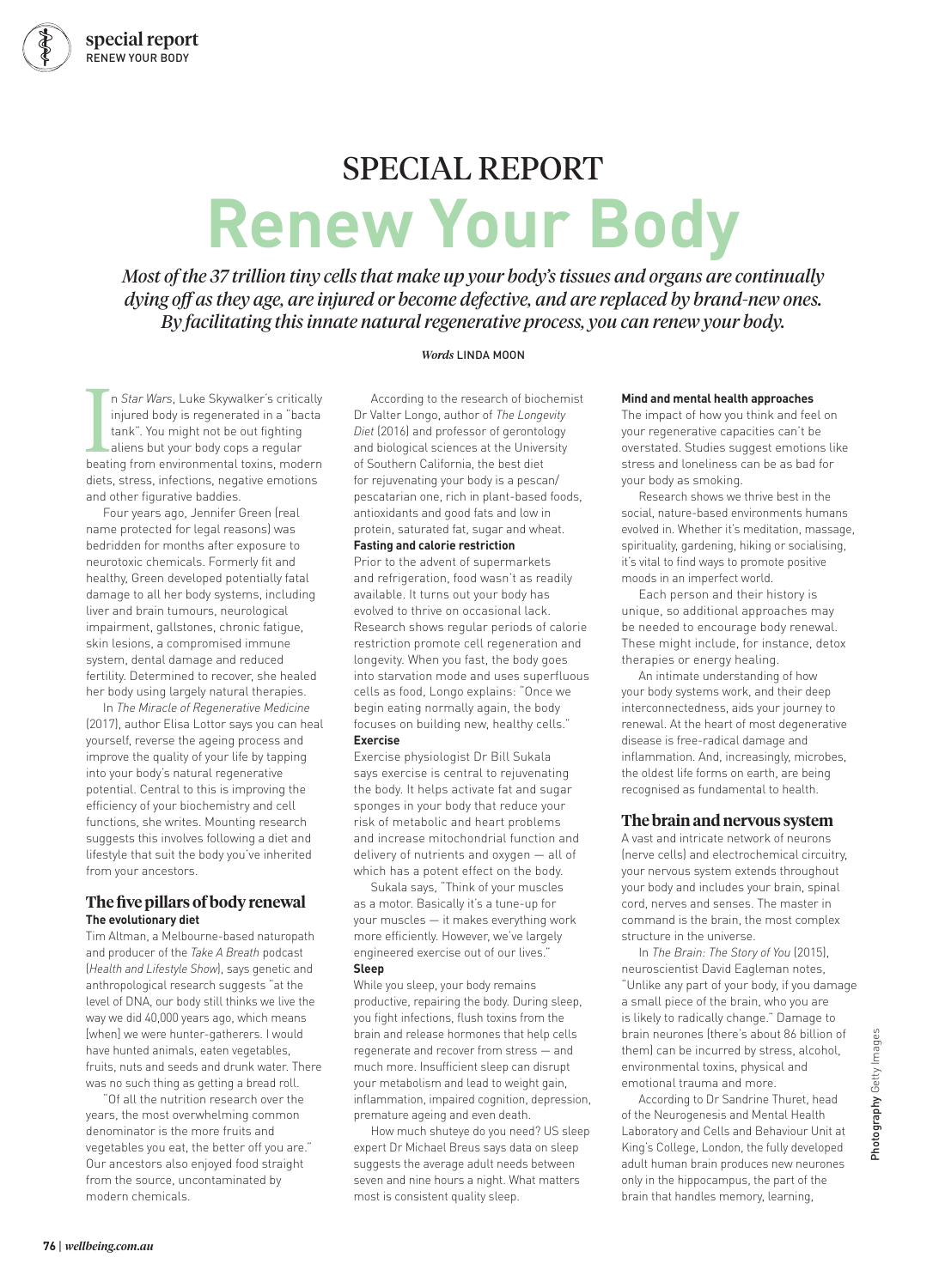

*The best diet for rejuvenating your body is a pescatarian one, rich in plant-based foods, antioxidants and good fats and low in protein, saturated fat, sugar and wheat.*

spatial navigation, mood and emotions. Age slows the creation of new brain neurones (neurogenesis) in the hippocampus. However, there's plenty you can do to boost it! **Sleep:** Sleep nourishes the nervous system and brain. Even a small amount of sleep deprivation can decrease neurone replacement by 50 per cent, Dr Thuret says. **Stress less:** "Even a little bit of daily, chronic stress may impair neurogenesis and produce symptoms of depression," says Dr Thuret. In a Harvard study, people who meditated 27 minutes a day for eight weeks increased grey matter in the hippocampus.

**Exercise:** Studies suggest aerobic exercise, including running and sex, is a powerful promoter of neurogenesis, Dr Thuret says. Exercise is also a natural antidepressant.

**Raw power:** Japanese research shows neurogenesis decreased 30 per cent in mice when their diet was liquefied, according to Dr Thuret. Chewing crunchy food promotes circulation and blood flow to the brain.

**Intermittent fasting:** Thuret found reducing calorie intake to 20–30 per cent or following the 5:2 diet (normal eating five days of the week, 600 calories on two days) increased pattern separation, a gauge of increased neurogenesis.

**Mediterranean diet:** This promotes more neurogenesis than Western diets high in saturated fat and sugar. It's thought flavonoids (antioxidant-rich compounds in plants) and omega-3 are responsible. According to Dr Thuret, fish and supplements of DHA and EPA omega-3 fatty acids improve memory and depression. Research by Deakin University shows a Mediterranean diet nourishes mental health.

**Antioxidants:** Ngaire Hobbins, a dietician, food, ageing and brain health expert and author of *Better Brain Food* (2017), also advises consuming lots of colourful plantbased foods for a rich supply of antioxidants. "All antioxidants are protective to the brain," she says. "There are hundreds of antioxidants; you don't have to think about eating individual ones. The science is that any one doesn't work on its own. You need to blend it up."

**Spices and herbs:** Herbs like turmeric. rosemary, thyme, cumin and coriander are highly antioxidant, anti-inflammatory and useful to the brain, Hobbins says: "They also all work together."

**Keep it real:** Hobbins advises choosing foods as close as possible to their natural state: "Processing changes the molecular structure. The more things you do to a food, the more chance [there is] you put in a change that can drive chronic inflammation. Consume as many fresh, local, seasonal foods as you can. Fibrous vegetables also boost gut bacteria, which assists in the facilitation of brain health."

#### **The digestive system**

The digestive system includes the gastrointestinal tract, accessory organs of the salivary glands, pancreas, gall bladder and the powerfully regenerative liver.

Your digestive system is like a second brain, says Tim Spector, professor of Genetic Epidemiology at Kings College, London, and author of *The Diet Myth* (2015): "It's a very complex system that's evolved over millions of years, with a huge surface area of mucous layers and folds in our intestines. It's a key to our immune system; it's a key to at least half the circulating blood chemicals in us called metabolites; it also controls our mood and appetite; and most of it is regulated by a combination of genes and enzymes but also a hundred trillion organisms that are our microbiome. It's light years away from the idea of a simple waste-disposal system."

What Spector calls the "human part" of our gut (the hard-wearing mucous layer, as opposed to our live-in population of warring bacteria) upgrades every few days. Our microbes renew about every 30 minutes: "We get rid of about half of them down the toilet about every 24 hours."

Their demography is unique in each of us and Spector says recent research suggests this might be the reason people respond differently to the same food. If you want to renew your gut, he says to focus on your microbiome and nurture it like a garden. A healthy microbiome is a diverse one. He adds that studies on the microbiomes of Hunza people suggest modern Western people have lost 40 per cent of their gut species.

**Weed these out:** Stress, sleep deprivation, antibiotics (also in animal foods), processed foods and pesticides all damage your microbial garden. Spector says artificial

sweeteners, emulsifiers, preservatives and other chemicals in processed food negatively affect the microbiome. Infections and antibiotics decimate good gut microbes: "If you have repeated [antibiotic] doses when the system's weakened, you can permanently damage it and they never return."

**Feed your inner garden:** Diverse, seasonal, local, unprocessed and preferably organic food is best for your microbiome, he says, and advocates the Mediterranean diet, rich in olive oil, garlic, onions and fresh vegetables. **Fibre:** "Fibre's an amazing fertiliser for microbes," Spector says. "You want a diversity of fibre. Not all microbes feed off the same fibre."

**Polyphenols:** These are found in bright fruit and veg, nuts and seeds. "Microbes use them for energy and that helps them proliferate, reproduce and regenerate," he says. The Hunza consume five times the fibre and 10 to 20 times the polyphenols of modern Westerners.

**Get dirty:** Evidence suggests a more natural, earthy lifestyle favours our microbes. "People who have dogs or live on farms have much healthier microbes than people who live in cities," Spector says.

**Intermittent fasting:** "If you could sample your microbes regularly every hour you'd see this changes. After we've stopped eating for six hours, different microbes come out that eat the sugary, mucous layer of the gut lining. They live off it and they clean it all up. It keeps the gut barrier nice and intact. It's also why you shouldn't be snacking all the time." **Sleep:** The above is one of the reasons sleep

is so key to gut regeneration. "It allows this process to occur."

#### **The immune system**

Although largely invisible, your immune system defends your body from invading bacteria, viruses, fungi and other foreign substances. The headquarters and arsenal of this complex police force includes your bone marrow, tonsils, thymus, spleen and lymph nodes. Together they produce and accumulate an army of cells — including white blood cells, antibodies and proteins — with highly specialised tasks. Travelling through the lymph and blood, our host army identifies, traps and destroys invaders and infected, damaged and cancerous cells.

Dr Valter Longo says malnourishment, allergens, chemotherapy drugs, infections and environmental toxins compromise our immune system. The most common impairment is simply ageing which, he says, is why the elderly die of pneumonia or the flu.

Your defence system can also end up attacking you. One example is when proinflammatory ingredients in your diet (such as gluten) confuse your immune system, Longo says. Thus, avoiding allergens and addressing other health issues is key. **Mimic fasting:** Longo's research shows a "fasting-mimicking diet" can reset and regenerate the immune system. It involves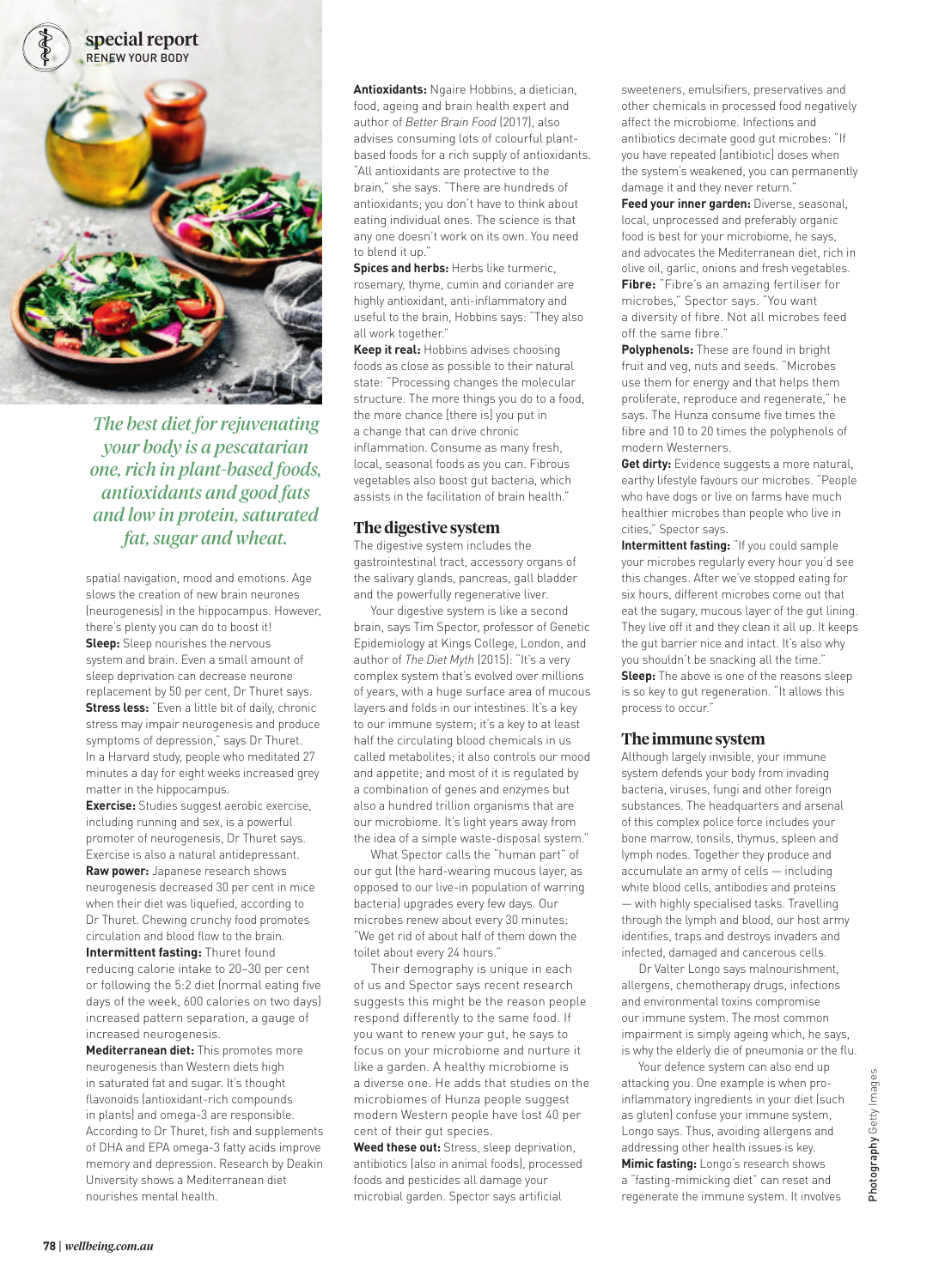

#### special report RENEW YOUR BODY

regular fasting four to seven days on between 300 to 1100 calories, depending on what you're trying to achieve, and following the below diet the rest of the time.

**Go pescatarian:** A wholefood pescatarian diet, low in sugar, wheat, saturated fat and alcohol, is best for repairing and building a resilient immune system, according to Longo.

**Lifestyle health:** Rebecca Warren, naturopath, lecturer and director of Practical Naturopathy in Surry Hills, Sydney, says moderate exercise, rest and sleep are also important. "A lot of people don't allow themselves time to recover properly from illness, so the immune system often hasn't got the time and resources to repair," she says. "The other thing we know that lowers the immune system is stress." Thus, stressmanagement techniques are important.

**Sort your gut:** "Gut health plays a really big role in the immune system," adds Warren. "About 70 per cent of our immune system is in our digestive tract."

**Connect:** Recent research reveals loneliness can reduce immune function. A 2015 study found loneliness impaired white blood cells. **Supplements and herbs: Key nutrients** for immune function are vitamin C and zinc, Warren says. She adds that olive leaf extract and Echinacea can build immune capacity and response. Garlic can also be used as a preventative.

**Experience nature:** Japanese research by Dr Qing Li shows walking in green woods increases the immune system's natural killer cells and reduces stress. Also bathe in sunshine — vitamin D is important to the immune system and combats inflammation. "Cold water therapy (which boosts the immune system and circulation) is another emerging area," Warren says. "We can use those principles, like cold-water swimming in the ocean or getting out in nature, to improve immune function as well."

#### **The cardiovascular system**

The hardest-working muscle of the human body, your heart beats roughly 100,000 times daily to pump your blood. Assisted by your lungs (the respiratory pump) and muscle contraction (the skeletal pump), it pushes nutrients and oxygen through a vast network of veins, arteries and capillaries. This 96,000km-long transport route also trucks hormones, enzymes and other vital substances to your cells and removes waste.

Once damaged, your heart is one of the least regenerative parts of your body. A 50-year-old still has half the cardiac muscle cells (cardiomyocytes) they had at birth, according to research reported in *Science*. A 25-year-old replaces 1 per cent of their cardiomyocytes a year; for a 75-year-old the rate is halved. However, the cellular lining of the body's blood vessels, the endothelium, regenerates more rapidly.

Dr Ross Walker, consultant cardiologist at Sydney Heart Health Clinic, believes it's



*An intimate understanding of how your body systems work, and their deep interconnectedness, aids your journey to renewal.*

possible to renew cardio health and has helped many patients reverse heart disease using principles outlined in his 2012 book *Dr Ross Walker's 5 Stages of Health*. "What is powerful is lifestyle change," he says. **Quit your addictions:** Cigarettes, drugs, too much alcohol. "Anyone who has any addictions to anything is sick," Walker says. **Eat like a Mediterranean:** "The

Mediterranean diet is basically don't eat processed, packaged rubbish masquerading as food but eat buckets of fruits and vegetables." Fish, nuts, olive oil and small amounts of meat and dairy are also enjoyed. "The other problem with our society is we take in too many calories. Nutrition is basically eat less but eat more naturally." Avoid trans and processed fats — they're linked to cardiovascular disease.

**Avoid white carbs:** Walker calls them the "white death" — think sugar, white rice, pasta and wheat. "When your blood-sugar levels are higher, the sugar combines with protein and fat and you get these things called glycation end-products, which are like little bits of toffee apple sitting in your arteries." **Exercise:** "The sweet spot is three to five hours a week. It should be two-thirds cardio

and one-third resistance training." **Quality sleep:** "Seven to eight hours of good quality sleep every night is as good for your body as not smoking." A Dutch study found sufficient sleep reduces cardiovascular disease risk.

**Get happy:** "People who are happy and manage their stress have much less disease than people who don't. The MORGEN Study showed people who are in the top quintile of those five lifestyle keys versus the people in the lowest quintile had an 83 per cent reduction in cardiovascular disease."

**Supplements:** Along with pharmaceutical therapy, Walker prescribes supplements including magnesium orotate, vitamin K<sub>2</sub>

(to shift calcium from the arteries back to the bones), aged garlic extract, nicotinic acid (to open and flush out the arteries) and bergamot from Calabrian oranges (which has a metabolic effect and opens small blood vessels).

A good diet and lifestyle habits also help you avoid risk factors for atherosclerosis, obesity, diabetes, insulin resistance, hypertension and auto-immune disease.

#### **The respiratory system**

The respiratory system's role of delivering oxygen to fuel the body and removing carbon dioxide waste leaves it vulnerable to airborne toxins, particulates and pathogens.

It starts at the nose and mouth. Inhaled air travels down the windpipe, which divides into two tubes (the bronchi). These lead into the spongy lobes of the lungs. Here, the bronchi continue into smaller tubes (bronchioles) like the branches of a tree, terminating in the pulmonary alveoli: tiny, fragile air sacs where the exchange of gas takes place. According to *National Geographic*, the average adult lung harbours about 600 million alveoli, about the surface area of a tennis court.

Your lungs reach their full function by the time you're 20–25 years old then start to decline naturally at a rate of 1 per cent a year, according to a 2017 article in *Gerontology*.

Pulmonologist Dr Ni-Cheng Liang says currently there's no definitive way to reverse damage to the alveoli. "However, parts of the lung can slowly regenerate or repair such as the airway lining," she says.

On the upside, examples exist of recovery from lung cancer and research suggests you can improve lung function and boost undamaged tissue.

**Plant power:** According to Professor Lisa Wood of the Priority Research Centre for Healthy Lungs, University of Newcastle, NSW, several large-scale studies show a diet high in vegetables and fruit, some fish and wholegrains reduces the risk of lungfunction decline, asthma attacks and COPD. It's thought antioxidants, vitamin C and soluble fibre reduce free-radical damage and lung inflammation.

**Lung-healing foods:** Along with the above, naturopath, breathing educator, lecturer and author Mim Beim prescribes onions and garlic for their antibiotic properties. They're also good at breaking down mucus. Foods rich in omega-3 fatty acids, like oily fish, help combat inflammation. Vitamin A is another important nutrient for the lungs, she says.

**Protect the airways: Avoid allergens,** infections, smoking, environmental irritants and fumes, including those from household products, Beim says. Treat mucus problems: "Pooling mucus is a breeding ground for infections, bacteria and fungi."

**Herb power:** Lung tonics include thyme, elderberries, mullein, grindelia and liquorice, Beim says. These can be taken as  $\epsilon$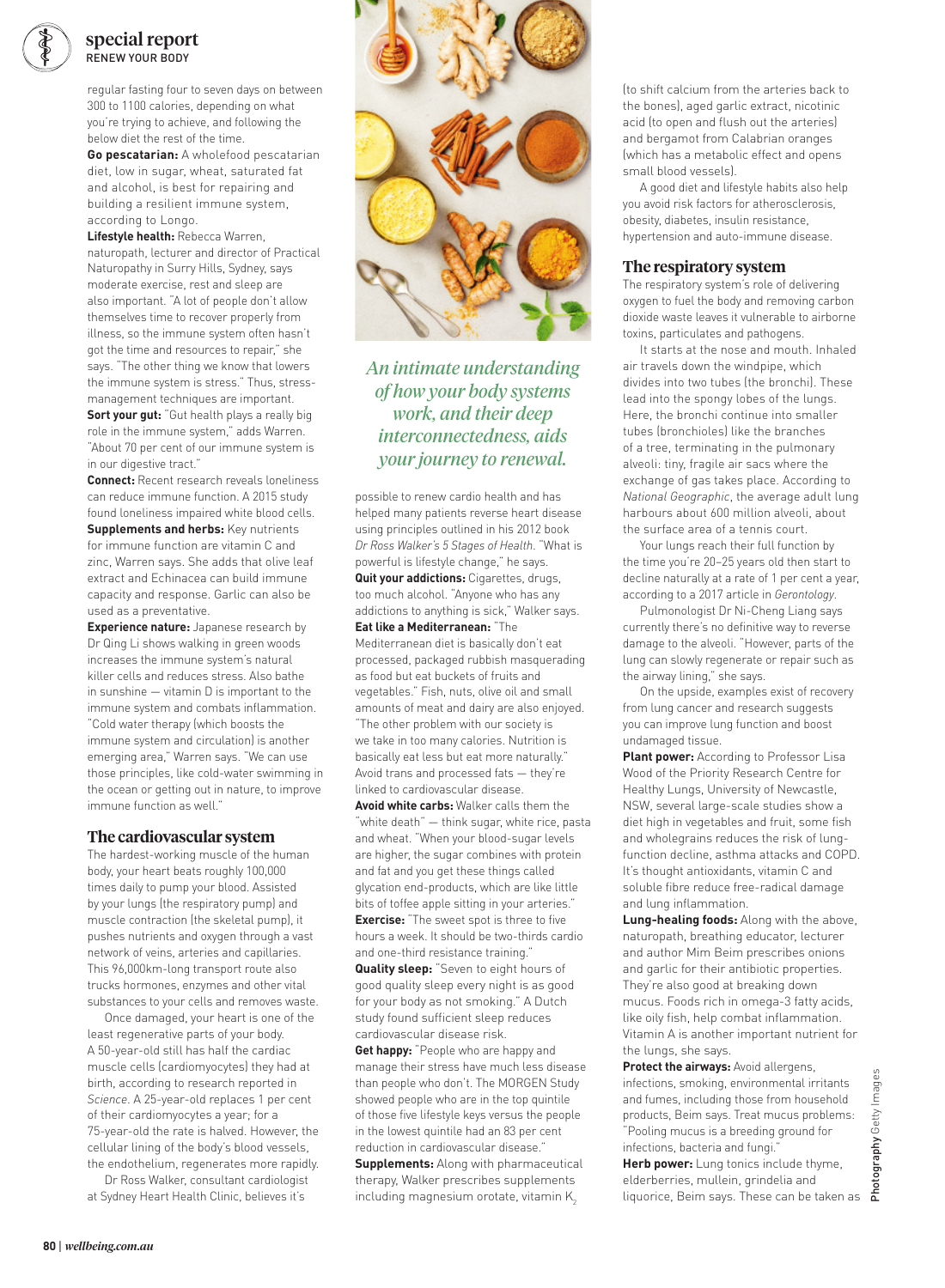#### special report RENEW YOUR BODY



a tea. Ginger, cumin and turmeric reduce inflammation, Liang notes in a 2017 article on integrative medicine for the lungs. **Microbiome health:** Probiotics help strengthen the lungs through the immune system (via the lung-gut axis). The respiratory tract has its own less-known microbiome. **Mind and body practices:** Research suggests yoga, tai-chi, breathing exercises and other mind/body practices can increase lung function and exercise capacity as well as reduce stress, Dr Liang says. Reducing negative emotions helps due to the link between emotions and our lungs. **Buteyko breathing:** This gentle breathing technique helps restore your normal breathing pattern and improve oxygen availability and lung function, Beim says. It emphasises breathing through the nose, which filters bacteria, viruses and fungi, warms the air before it hits the lungs, avoids over-breathing and helps activate the diaphragm (the "breathing muscle" of the lungs). It also switches on the parasympathetic nervous system.

#### **The endocrine system**

The endocrine system is a name for all the hormones of your body and the glands and organs that produce them: the pituitary, thyroid, adrenals, pancreas, ovaries, testicles, pineal gland, hypothalamus and thymus.

Human hormones control digestion, sleep, metabolism, growth, puberty, mood, hunger and more. When they're in tune, you're unlikely to notice. When they're out of rhythm (producing too much or little), discord can reign. As you age, their production tapers off.

Michele Chevalley Hedge, nutritionist, health writer and author of *The Australian Healthy Hormone Diet* (2018), says common signs your hormones are out of whack include weight change, exhaustion, mood disorders, sleep disturbance and low libido.

Chevalley Hedge, who has helped many of her clients heal their endocrine problems, says we can renew hormonal health. "Our bodies love to come back to balance and can recalibrate in a couple of weeks." **Clean eat:** Remove added sugars, gluten, and reduce dairy. "In many people, these

may be causing inflammation, the underlying pathology in most diseases. Sugar is the main culprit in most blood glucose and insulin issues. Many people with thyroid issues feel better off gluten as well." Exclude processed, packaged and junk food, and unhealthy fats. "Sugars, unhealthy fats and toxins contribute to hormonal imbalance. Eat foods full of vitamins and minerals that our endocrine system requires."

**Helpful foods:** "Proteins [Chevalley Hedge recommends eggs] are a building block for your immune system and stabilise blood sugar. Foods like green tea and chilli can assist in weight loss and stimulating a sluggish thyroid. These raise your basal metabolic rate."

**Take your lifestyle vitamins:** Place a priority on sleep and slowing down. According to Chevalley Hedge, "Your endocrine system loves to be nourished with a calm, wellrested lifestyle and a non-toxic environment. Too much cortisol, your stress hormone, will burn out your adrenals and lower your calming progesterone hormone, not to mention create insulin dysfunction. Sleep is more important than food and exercise. The research shows sleep is like a brain cleanse." **Exercise:** "Too much can drive your cortisol and just be another stress. Too little can make us depressed and sluggish," says Chevalley Hedge. "Find your balance. If you are time poor and working on improving your insulin sensitivity, then HIIT training is excellent. If you are looking to reduce your cortisol levels and calm your adrenals, gentle, mindful yoga might be your solution." **Avoid endocrine disrupters:** Over 1000 different chemicals and substances have been identified as potential endocrine disrupters. The Environmental Working Group's Dirty Dozen Endocrine Disruptors list includes BPA, dioxin, the herbicide Atrazine, phthalates, lead, arsenic, mercury, perfluorochemicals (in non-stick cookware), pesticides, fire retardants and glycol esters (in paints, cleaning products and cosmetics).

#### **The reproductive system**

The hallmark of a good reproductive system is fertility and the ability to produce healthy

*If you are looking to reduce your cortisol levels and calm your adrenals, gentle, mindful yoga might be your solution.*

children, states Leah Hechtman, naturopath, educator, author and founder of the Natural Health and Fertility Centre, NSW.

The reproductive system includes (in females) the ovaries, uterus, Fallopian tubes, cervix and vagina; and (in males) sperm-producing testes and penis. While your ova (eggs) can't technically renew (females are born with all their eggs), you can influence their health as they mature, she says. And the female menstrual cycle means the cells of the female endometrium, which line the uterus, replace themselves every month. "It cleans out all of the residues from the previous month; then all the hormone cascades recognise it's a clear slate [and] they start afresh."

Hechtman recommends the following to rejuvenate the female reproductive system.

**Eradicate hormone disruptors:** Avoid excessive dairy or soy, pesticides, plastics, toxic personal care and hygiene products and toxic cookware. "Environmental exposures are at the heart of everything that's going to negatively affect our fertility and make everything not work properly."

**Hydrate:** "The general calculation of 30mL per kilo of body weight is a way to determine baseline requirements." Enjoy green smoothies, juices, filtered or spring water. Abstain from overindulging in alcohol and caffeinated beverages.

**Exercise:** "Exercise is excellent for antiageing and enabling the mitochondria (the powerhouse within our cells) to do their job." **Timed fasting:** "Make sure you're not overeating but still getting what your body needs. To kick-start cell regeneration, try and eat within a six-to-seven-hour timeframe out of your daily 24."

**Stimulate lymphatic circulation:** "Skin brushing, dancing, trampoline jumping, skipping, saunas or any exercise that produces sweat and moves the hips and thigh area improves circulation to the reproductive system, helping the body eliminate wastes and encouraging cellular regeneration." **Stress less:** "When stress levels exceed what the body is capable of functioning with, other hormones suffer. A women's ability to produce enough oestrogen to be fertile, healthy and vibrant is directly correlated to her stress levels. Everything's hierarchical with the endocrine system and cortisol production will always trump. Choose the destress strategy that works personally for you." **Sleep more:** When it comes to cell renewal, getting enough sleep is the top recommendation.

**Treat deficiencies:** For reproductive health for men and women, the top nutrients are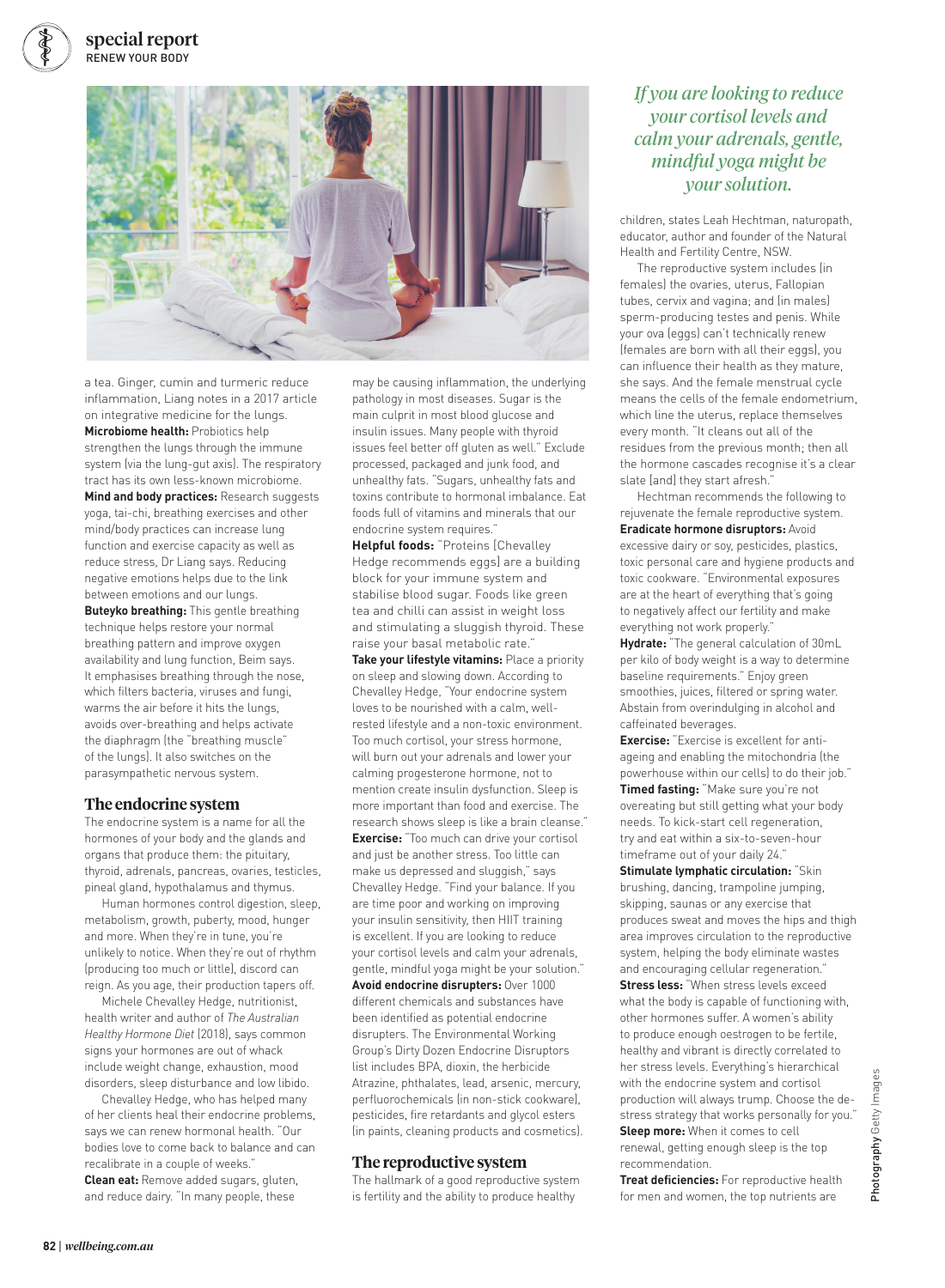

B vitamins, zinc, vitamin D and magnesium. Other common deficiencies include iron, essential fatty acids and iodine.

**Take a herbal tonic:** Shatavari (for women) and damiana (for men) help support the reproductive system.

**Sunlight:** "Seventy per cent of Australians are vitamin D deficient." A natural source of vitamin D, sunlight is important in reproduction, hormonal balance and mood.

#### **The renal/urinary system**

Unless it's playing up, few of us give much thought to our renal system. In fact, you can even lose 90 per cent of your kidney function and not about know it. Together, the kidneys, bladder, ureters and urethra have the unsexy yet vital role of filtering wastes and excess water from the blood and excreting it, a task that leaves them vulnerable to toxic exposures. Along with the skin, lungs and intestines, they also balance chemicals and water in our body.

Bladder cells regenerate readily due to their core role as a protective barrier against harmful substances, including bacteria, in urine. The kidneys, however, have very little regenerative ability, says Dr Jason Fung, a Toronto-based kidney specialist and author of *The Obesity Code*. "You need to prevent damage to the kidneys in the first place," he says. "Once the damage is done, it's largely irreversible, except in the early stages."

Here's what we can do to renew undamaged parts of the renal system. **Keep blood pressure and glucose down:** 

"The two most common causes of kidney disease are diabetes and high blood pressure," Fung says. "Diet plays a large role in both these problems."

**Clean your diet:** Fung recommends reducing dietary sugar, eating natural unprocessed foods and intermittent fasting.

**Avoid kidney toxins:** Fung says some painkilling medications can cause kidney disease. Other toxins are too much sodium or alcohol, excessive protein, heavy metals, pesticides, Teflon, cigarette smoking and fire retardants.

Naturopath Leah Hechtman suggests the following to help repair the urinary system. **Hydrate:** Appropriate, quality hydration is number one for the renal system — but avoid tap water: "There'll be competition for electrolytes and chlorine [as well as] bugs. It's about having spring or filtered water that's remineralised so they can actually absorb the hydration into the cell." Also enjoy mineral-rich broths.

**Protect the microbiome:** The urinary system has its own microbiome. Have adequate preand probiotic foods in your diet and consider taking a probiotic supplement to assist.

**Use a herbal tonic:** *Crataeva nurvala*, a herb known by the common name varuna, is the best urinary system herbal tonic, she says. It can be taken as a tea. Note however that *Crataeva* is not to be used in cases of existing renal disease.



*Zinc, folic acid, magnesium and vitamin D are important skin nutrients.*

**Salt it right:** "The urinary system requires the right minerals in the body." Avoid sodium chloride, otherwise known as table salt. Use quality salts that contain multiple minerals.

#### **The skin**

Designed to protect our insides from the harshness of the outside world, the skin is the body's largest organ, says Professor Michael Tirant, an internationally renowned leader in integrative dermatology and founder of the Psoriasis Eczema Clinic, Victoria.

Skin cells (keratinocytes) are in a constant cycle of renewal, Tirant reveals: "This occurs over a four-week cycle." When there's dysfunction in this process, skin conditions like psoriasis and eczema can result. Free radicals, DNA damage and inflammation severely reduce skin's ability to regenerate. Cell replacement slows down as you age.

Tirant suggests the following to encourage skin renewal.

**Protect it:** External and internal stressors include radiation, sunburn, UV, injury, dehydration, a poor diet, smoking, alcohol, infections, chemicals, some medications and pollution. "A lot of external environmental factors cause skin damage, including mutations."

**Antiox it:** Fight back with lots of antioxidantrich plant foods.

**Balance sunlight: Protect your skin** against sunburn with sunblock but allow enough exposure to ensure optimal levels of vitamin D (an antioxidant, important to skin and general health). Tirant suggests 30–40 minutes daily of early-morning or late-afternoon sunlight. Sunlight therapy is useful in skin conditions like psoriasis and fungal infections.

**Individualise skin care:** Be cautious of what you put on your skin — that "organic" elixir could be causing micro burns. "When people get micro burns, they call it a reaction. The skin is to be always treated as an individual."

**Hydrate:** Drink two litres-plus of water a day to make sure your skin is well hydrated, externally and internally. Adding electrolytes makes it more bioavailable. **Eat natural:** Avoid processed food and oils. "Healthy skin requires healthy sebum for its anti-inflammatory, antimicrobial and lubricating properties. Diets high in saturated and trans fats can change the fatty acid composition of sebum, which can lead to skin diseases such as acne." Eat food rich in omega-3 fatty acids, including (wildcaught rather than farmed) oily fish, to help reduce systemic inflammation, plus nuts, seeds, fruit, vegetables and fibrous complex carbohydrates. Green vegetables, not destroyed by cooking, are healing to skin. **Ditch sugar:** "High-sugar diets can lead to an increase in advanced glycation end-products, where sugar binds to the protein structures of the skin such as collagen and elastin, damaging the support structures of the skin." **Nurture your microbiome:** "There's an established link between certain gut diseases and skin disease such as food allergy and hives, coeliac disease and dermatitis herpetiformis and so on." The skin has its own microbiome. "The face microbiome is different from your neck, under your arms; different from your torso; different from your genital area."

**Exercise:** Exercise metabolises stress hormones, regulates blood sugar and improves circulation to the skin. The skin perspires, which opens the pores and gets rid of debris.

**Moisturise:** Daily application of an emollient helps support the skin barrier and prevent excessive water loss.

**Skin-brush:** This promotes circulation and supports cellular rejuvenation — but keep it gentle.

**Sort stress:** Stress has a negative impact on immunity and the microbiome. "When we're stressed, the skin isn't able to defend itself."